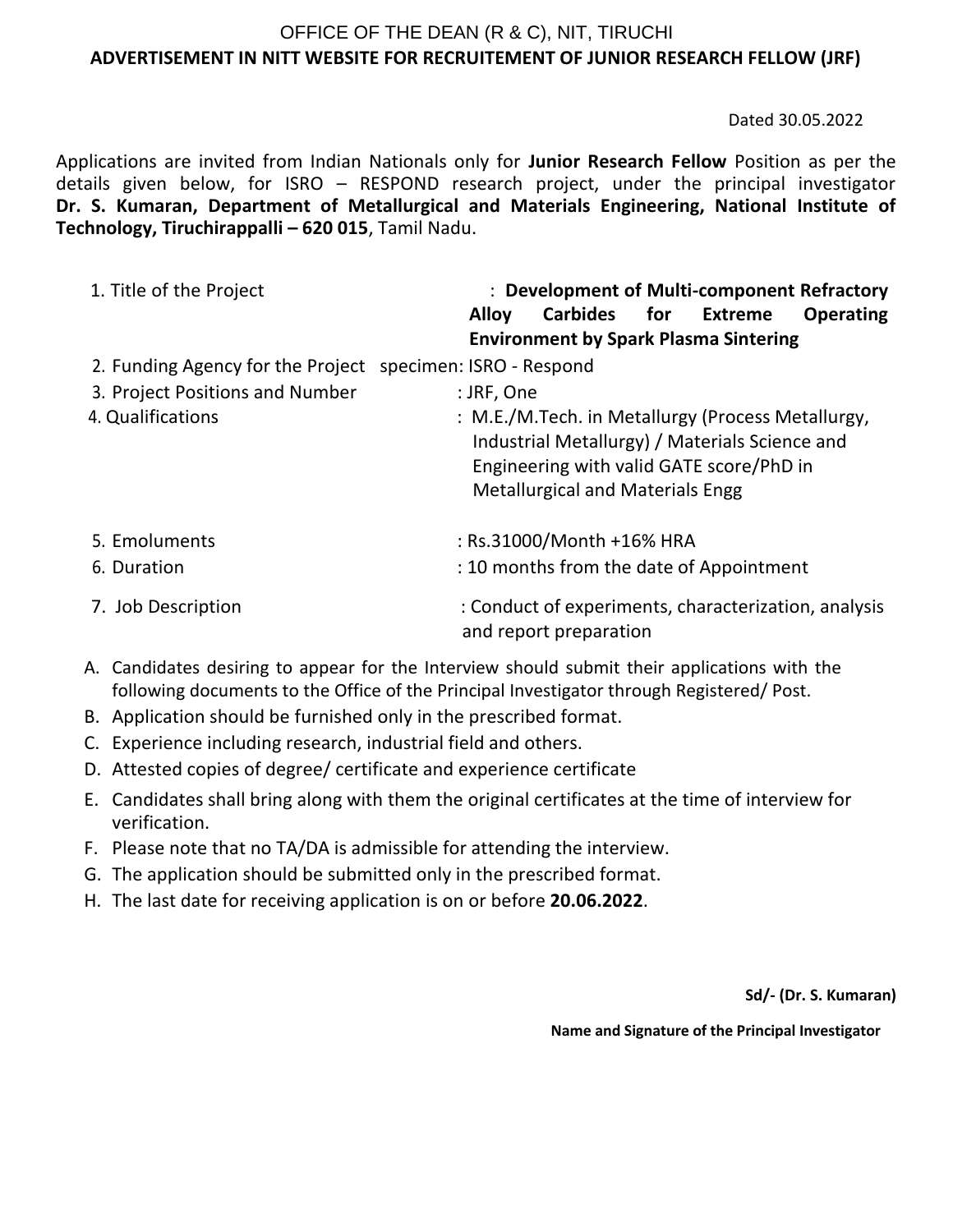# OFFICE OF THE DEAN (R & C), NIT, TIRUCHI **RECRUITMENT OF TEMPORARY PROJECT STAFF --PRESCRIBED APPLICATION FOR THE POST OF**

**JRF**

size colour

For Office Use only **Paste here your** 

Serial Number allotted to the Applicant **recent** passport recent passport

…………………………………………….. Photograph

Signature of the Application Screening Committee Chairman

# **APPLICATION FOR THE POST OF JRF**

| 1. Name of the Candidate in full                                                                                                                                     |            |                  |                      |         |              |
|----------------------------------------------------------------------------------------------------------------------------------------------------------------------|------------|------------------|----------------------|---------|--------------|
| 2. Nationality                                                                                                                                                       |            |                  |                      |         |              |
| 3. Mother Tongue                                                                                                                                                     |            |                  |                      |         |              |
| 4. Date of Birth                                                                                                                                                     |            | Date             | Month                | Year    |              |
| 5. Sex                                                                                                                                                               |            | Male / Female    |                      |         |              |
| 6. Marital Status                                                                                                                                                    |            | Married / Single |                      |         |              |
| SC/ST/OBC/<br>7. Category<br>General                                                                                                                                 |            | Please specify   |                      |         |              |
| 8. Address for communication with<br>Mobile number and E Mail ID                                                                                                     |            |                  |                      |         |              |
| 9. Project Title                                                                                                                                                     |            |                  |                      |         |              |
| 10. Name of the Post applied for                                                                                                                                     |            |                  |                      |         |              |
| 11. Advertisement Number with Date                                                                                                                                   |            |                  |                      |         |              |
| Academic Career: Enclose photo copies of the qualifying degree certificates and mark<br>sheets/ grade cards showing the percentage of marks or CGPF from HSC onwards |            |                  |                      |         |              |
| Name of Exam                                                                                                                                                         | School /   | Board/           | <b>Broad</b>         | Year of | % of marks / |
|                                                                                                                                                                      | University | University       | subjects of<br>study | Passing | <b>GCPA</b>  |
| S.S.L.C                                                                                                                                                              |            |                  |                      |         |              |
| H.S.C                                                                                                                                                                |            |                  |                      |         |              |
| Graduation                                                                                                                                                           |            |                  |                      |         |              |
| Post-                                                                                                                                                                |            |                  |                      |         |              |
| Graduation                                                                                                                                                           |            |                  |                      |         |              |
| Any other                                                                                                                                                            |            |                  |                      |         |              |

Enclose self-attested Xerox copies